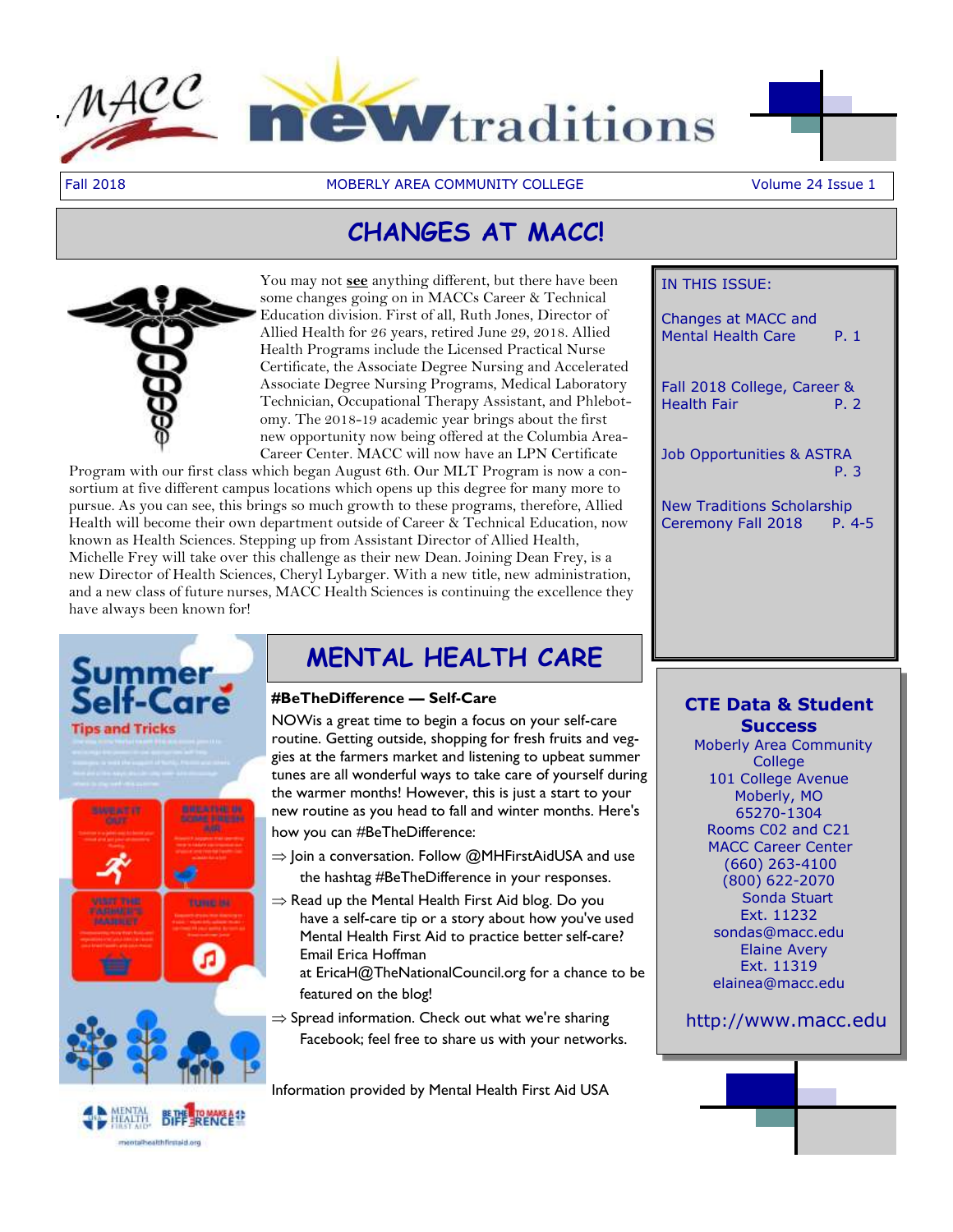



MACCs Career Services is getting the Fall 2018 College, Career & Health Fair ready. This is a great time to network with others:

- $\Rightarrow$  college reps from a variety of campus locations throughout Missouri are here to discuss transfer options, application/enrollment procedures, deadline dates, and scholarship opportunities;
- $\Rightarrow$  employers from a wide variety of industry are ready to discuss internships, job shadowing, sign on bonuses/tuition reimbursement opportunities, and future employment possibilities.
- $\Rightarrow$  our very own MACC Staff is available to provide mock interviews to practice those future interview questions (to be held in the Auditorium)
- $\Rightarrow$  another career panel will be available for students to attend sessions in order to get tips on resumes, interview preparation and other career essentials (hosted by IBM, Orscheln, MU Health and Trumans VA Hospital in the Gary Steffes Conference Room)
- $\Rightarrow$  MACC faculty and staff are on hand to provide detailed program information, financial aid assistance, games and prizes
- $\Rightarrow$  Our very own nursing students will provide a variety of educational booths as well as assist health care

Drop by the COLLEGE, CAREER AND HEALTH FAIR and find out what super powers the exhibitors bring to the table. With plenty of networking, YOU will see what training and gadgets they offer to better prepare you for a future without a nemesis (laziness, poor time management, unprepared schoolwork, or any other college life troubles). As we gain great POWer through our educational experiences, we also gain great responsibilities! Take the time to visit with college admissions representatives to ZAP your unresolved future plans. Stop and check out what companies all around Missouri offer for employment benefits, salary, tuition reimbursement, sign on bonuses as well as internship and apprenticeship opportunities—BAM! And, let our health care representatives transform your identity into a lifestyle that is super healthy and fit —WOW!



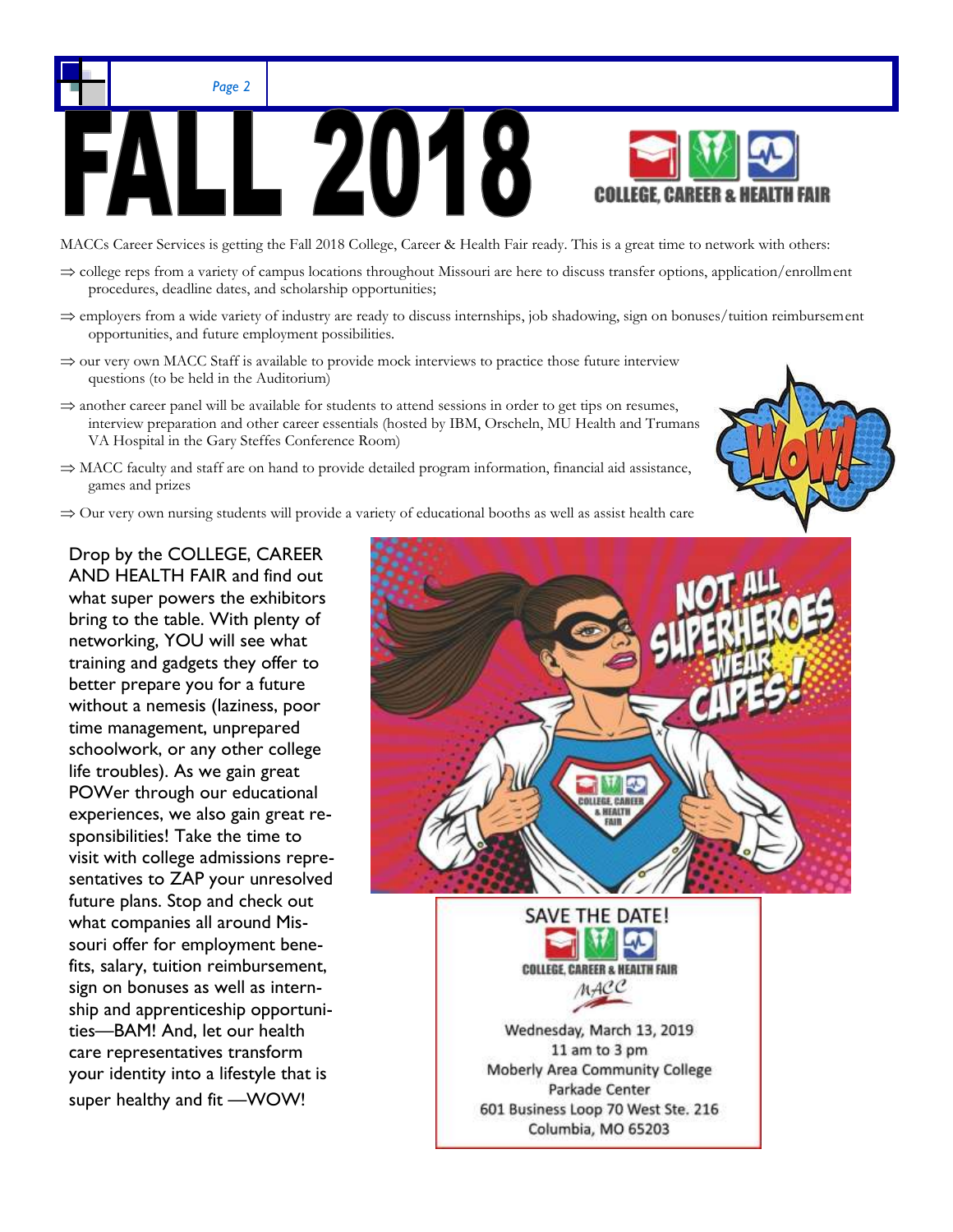

Associated Electric Cooperative Inc. A Torkoat Rear Tracker istis

#### Systems Support Internship

Springfield/Marizon/Clifton Hill, Missouri . themployment@seci.org + 660.261.4211 poses justices if they'll feetback it in actual constructs analyses and provider if their

Working at AECI in more than a girl, if is a curver filled with challenges, rewarding very experience, state-of-free-act book and enoughlored benefits. We are a precisive employer computed of the best and the properties o

Cystems Eugeoit Internanty positions are available at our new Madrid Power Plant (Maletter, MC), Thomas Hill Ensigy<br>Center (Cifforn HB, MC) and Headquarters (Spinghed, MC) fastline, This is a paid internanty and risk to av

Qualified applicants are current Computer Information Systems / Information Techni<br>gree. An applicant must posses one or more of the following areas of knowledge or erts underg toward a ce

- 
- 
- Exceptional customer service and relations<br>to the analysis of the contract product support with relations 10  $\sigma$  Office 363<br>valences correctively transceptors  $\alpha$ <br>valences exceptions in an approach  $-$ 40, OHI, DHCP<br>Scri
- tenerShell<br>Bon, support and troubleshooting

learn mare about Associated and To apply for a position, please indivious aed boy and compete your profile. You will be<br>A to uppose accidental applicant documents (i.e. mesure), cover atteny and application profile and any

Exercispoding sale: 191118



Employment in Missouri grew by 7,900 jobs in June, and the unemployment rate edged down to 3.5 percent. The largest employment gains in June occurred in health care and social assistance (+3,800) and leisure and hospitality (+2,600). Most other reported industries showed some increase. The main exceptions were professional, scientific, and technical services, where employment decreased by 1,300 over the month, and retail trade, which experienced a 1,200-job drop.



The 2018-19 MACC ASTRA organization held its new officer/member installation ceremony on Sunday, October 15th at 2 pm in the Gary Steffes Conference Room. Pictured: Front row left to right, Karyssa Giboney, Mackenzie Pritchard (President), Karissa Kroner. Middle row left to right, Kirstyn Dietle, Alisha Timbrook, Morgan Angle, Makayla Foreman. Back row, left to right, Carmyn Holmes, Chris Hughes, Sam Nelson and Desaray Wilhite.

Sponsors: Ronda Blakley and Sonda Stuart

Are you interested in a part time job, an internship or even ready for that full time career opportunity? If you are, stop by the Career Center on the Moberly Campus and visit with Elaine Avery (C21) or Sonda Stuart (C02) about many opportunities that we have on file.



#### Check out **College Central Network** at [www.collegecentral.com/macc](http://www.collegecentral.com/macc)

This web site sports half a million job postings geared for college students and new graduates and hundreds of articles to assist you with a successful job search. You can also post resumes and portfolios & search for internships.





*Page 3*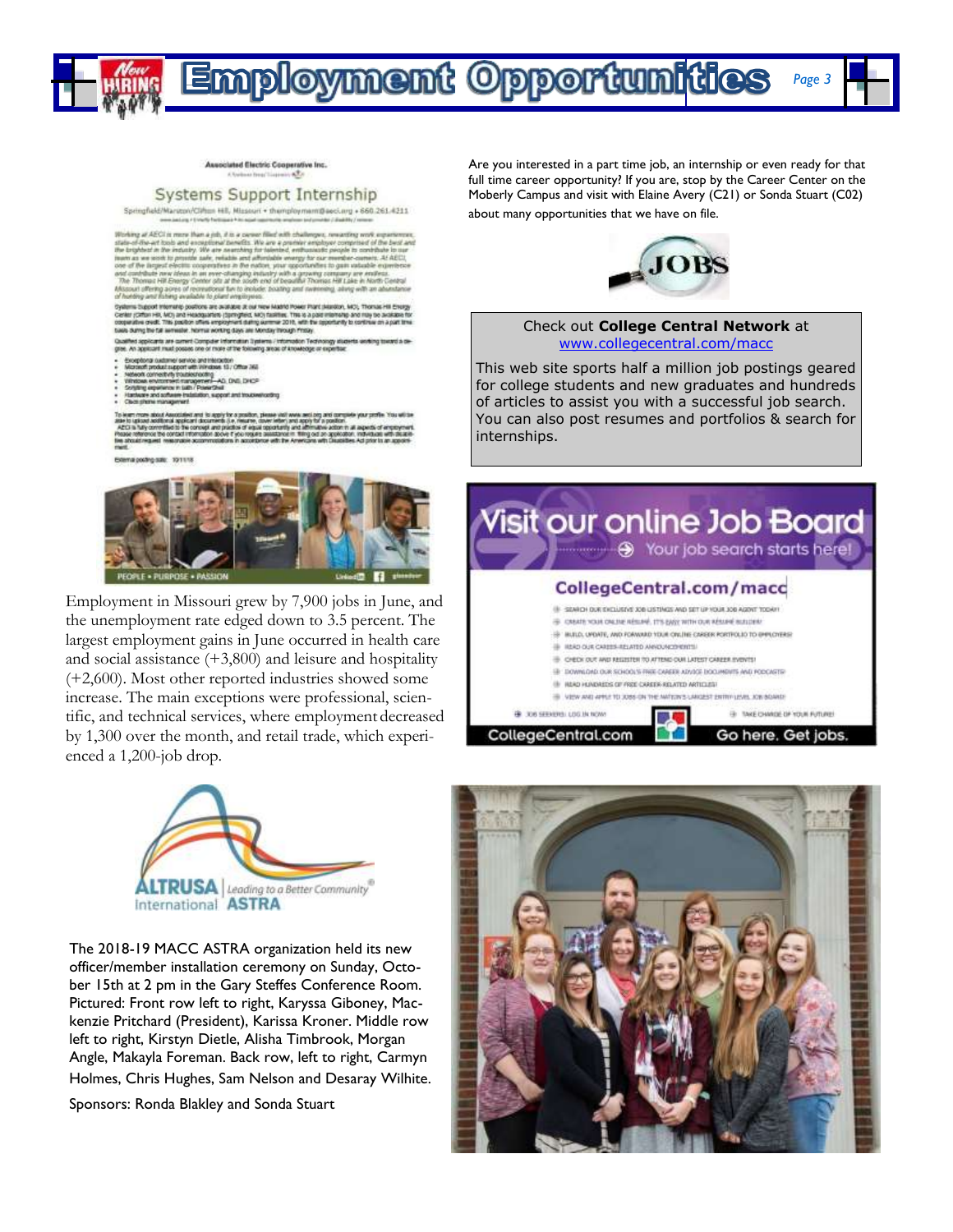# Scholarships *<u>ewtraditions</u>* **olars**



## **Displaced Homemaker Fee Waiver**

The Displaced Homemaker Fee Waiver is made possible by money allocated by the Department of Elementary and Secondary Education in Jefferson City; MACC receives a set amount of funds each year. Students must register with the Career & Placement Office. These funds have provided 4 scholarships this semester. In order to be eligible for this fee waiver, the recipients must:

- Declare a career/technical major and actively pursue an Associate of Applied Science Degree, a Certificate or Associate Degree Nursing at MACC
- Are single parents—divorced or widowed OR have a disabled spouse and their primary job has been homemaking for the past 3 years.
- Are unemployed or under-employed

This year's recipients are: Peggy Sanchegraw, Early Childhood Education (not pictured) and Jeff Pavey, Mechatronics.

# **MACC Institutional Scholarships**

MACC New Traditions Institutional Scholarships are funded by MACC. Two students received the institutional scholarships based on their recognition for the honor of our Regional Breaking Traditions Awards (top left to right)—Kenneth Hill, Associate Degree Nursing and Joelle Greenwood, Engineering Design & Development-Architectural & Mechanical Design. Breaking Traditions is a scholarship provided to postsecondary students seeking a career in a field dominated by the opposite gender. The other three recipients of the MACC Institutional Scholarships were (bottom left to right): Tianna Whitney, Associate Degree Nursing; Eraste Bishazi, Business Administration-Accounting; and Angela Echelmeyer, Early Childhood Education. These three were selected by a committee based on their applications submitted through the MACC Scholarship process.